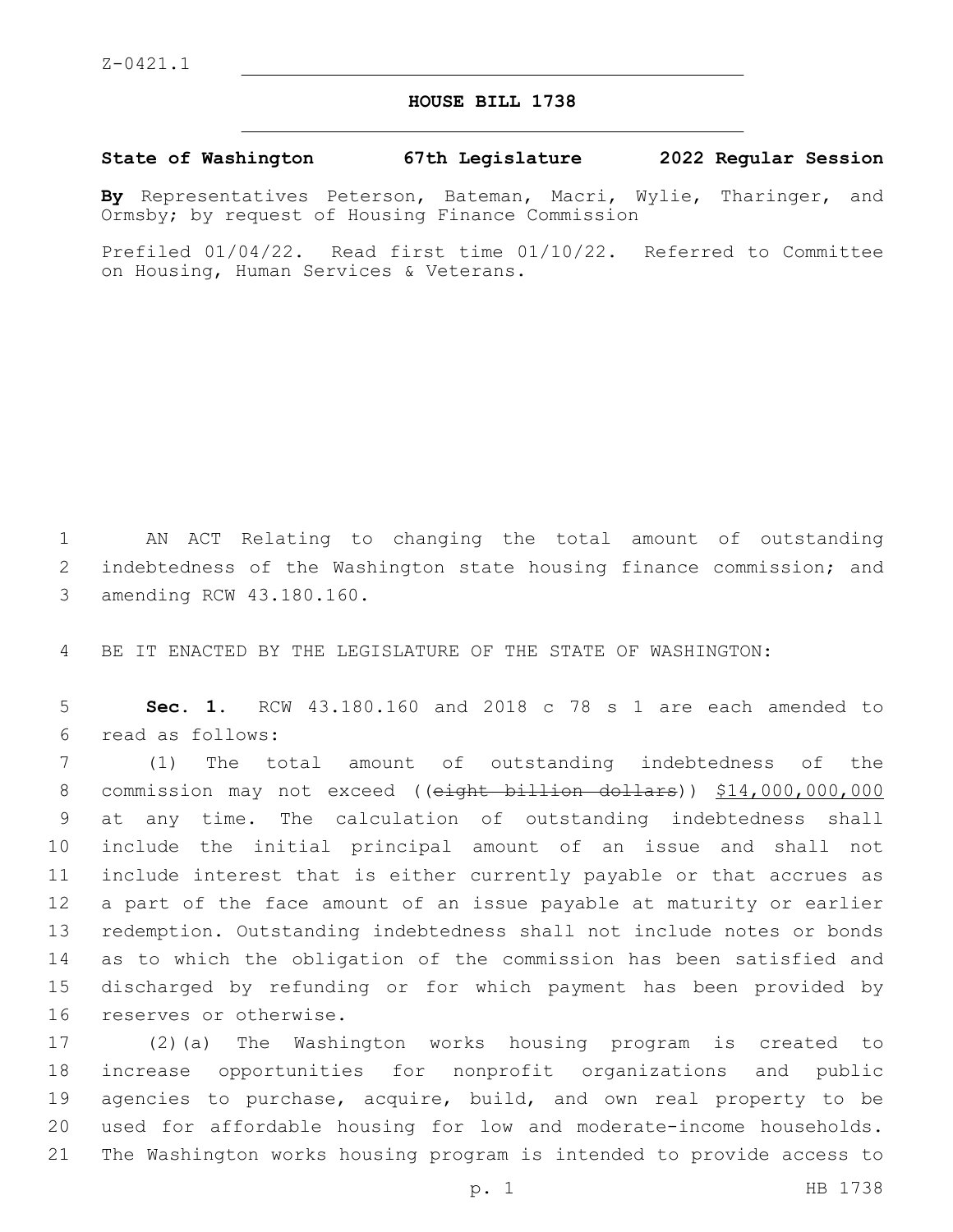new funding mechanisms and build long-term community equity by increasing the stock of permanently affordable housing owned by 3 nonprofit organizations and public agencies.

 (b) The Washington works housing program is intended to provide these opportunities for public agencies and nonprofit organizations, including those materially participating as a managing member or general partner of a partnership, limited liability company, or equivalent organization, through the issuance of tax exempt or taxable revenue bonds issued by the commission in conjunction with a subsidy necessary to make bond issues to finance affordable housing properties financially feasible. The program is intended to provide 12 financing for affordable housing that will meet the ((following)) income and rent restrictions in (c) and (d) of this subsection during the period of initial bond indebtedness and thereafter.

 (c) During the period of initial bond indebtedness under the program, the owner of the property must meet one of the following requirements: A minimum of twenty percent of the units will be occupied by households earning less than fifty percent of area median income and an additional thirty-one percent of the units will be occupied by persons earning less than eighty percent of area median income; or forty percent of the units will be occupied by households earning less than sixty percent of area median income and an additional eleven percent of the units will be occupied by households earning less than eighty percent of area median income.

 (d) After the initial bond indebtedness is retired, the rents charged for units in the project will be adjusted to be sufficient to pay reasonable operation and maintenance expenses, including necessary capital needs, and to make reasonable deposits into a reserve account with the intent of providing affordable housing to very low or low-income households for the remaining useful life of the property. The reasonableness of the rent levels must be periodically approved by the commission based on information provided 33 by the owner of the property about income, expenses, and necessary reserve levels. The determination of the commission regarding the 35 reasonableness of the rent levels will be final.

 (e) The commission will enter into a recorded regulatory agreement with the borrower at the time of the issuance of bonds under the program for the purpose of ensuring that the property will meet the income and rent restrictions established in this section. The commission may charge such compliance fees as necessary to ensure

p. 2 HB 1738